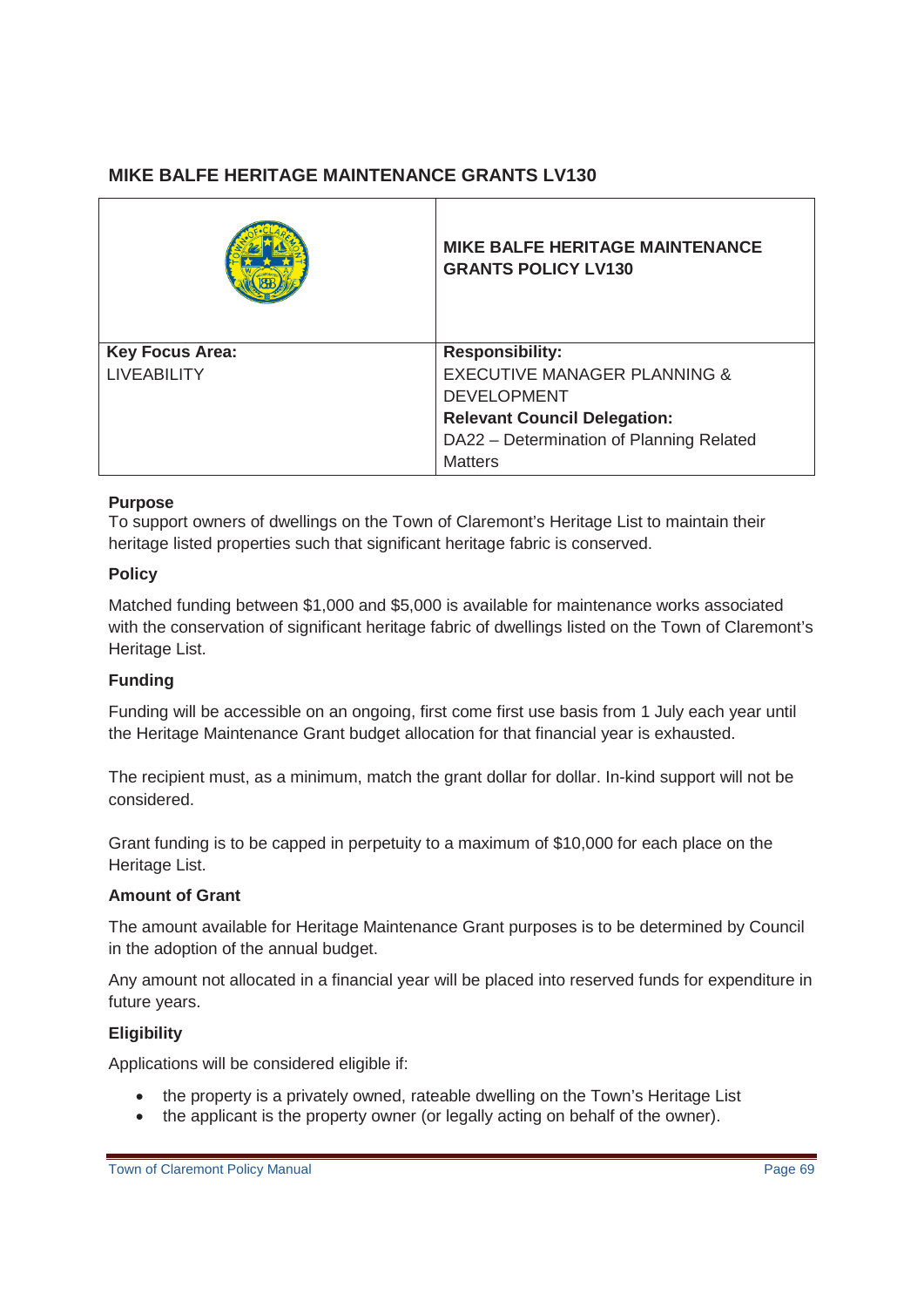Applications will be considered ineligible if:

- the works are required due to a repair or works order issued by the Town of Claremont
- the works are required under a conservation order issued by the Minister under the *Heritage of Western Australia Act 1990*
- the application is for retrospective funding of a commenced or completed project
- the property owner or applicant has an outstanding debt to Council
- the works are for a place that has been the recipient of a planning concession or other concession by the Council
- the works are for a place that has received two heritage maintenance grants in the past five year period.

# **Eligible Works**

In addition to the Eligible Application requirements above, the following works may be considered eligible for the Heritage Grant where they contribute to the conservation of the heritage significance of a place:

- works to external fabric (including roof structures and foundations)
- repairs to foundations, footings and supporting structures of a building
- repairing or replacing deteriorated structural elements and major heritage features such as walls, columns, beams, floors, roofs and roof features and structures (e.g. chimneys) and verandah or balcony structures
- painting where it will assist with the conservation of fabric  $-$  e.g. where paint has deteriorated (funding will not be provided to merely change colour)
- reinstatement of missing or damaged heritage fabric where it will assist with preventing ingress of water – e.g. replacing broken window panes, tiles, roof plumbing
- works to assist in preventing damage due to dampness
- works to stabilise subsoil moisture content to reduce cracking of masonry foundations or walls
- cleaning of any fabric where removal of accretions or coatings will assist in the conservation of heritage fabric – e.g. removal of a non-porous coating on limestone.

# **Works not Eligible**

In addition to the Ineligible Application requirements above, the following works are not considered eligible for the Heritage Grant:

- works to interiors
- new additions or extensions
- x general minor repairs e.g. replacement of functional door and window furniture
- painting where it is not required for conservation purposes
- cleaning of gutters
- cleaning of any kind, other than that proven to improve conservation outcomes
- general garden maintenance and landscaping.

## **Assessment Criteria**

Applications for will be assessed against the following **essential** criteria: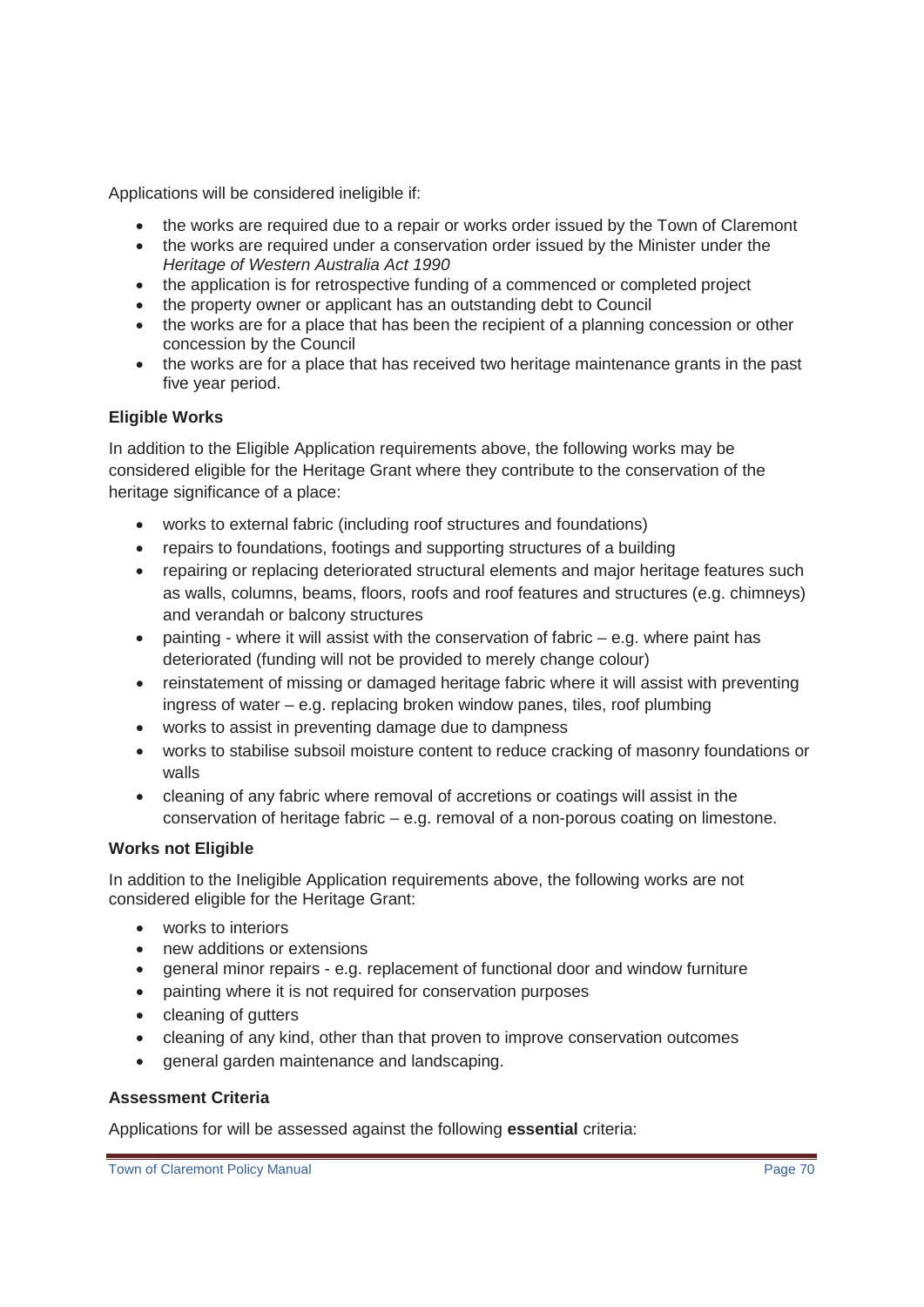- compliance with the objectives of Council Policy LV124 and Local Planning Policy 2/2015 - Retention of Heritage Places, Heritage Areas and Heritage Precincts
- compliance with the purpose of the Heritage Maintenance Grant Policy
- compliance with a Conservation Management Plan (where applicable)
- project design and achievability, budget rigour and value-for-money
- demonstrated need for assistance
- significance of the place
- demonstrated need for work
- other funding received or sought
- overall benefit to the place or streetscape.

Applications will also be assessed against the following **desirable** criteria:

- the heritage place is in a street, heritage area or heritage precinct that is identified by the Town's heritage officer or the Council as requiring revitalisation or enhancement
- the project facilitates the activation of a heritage place.

## **Application Process**

Applications that meet the assessment criteria are not guaranteed a grant. Applications will be determined by Council and applicants will be advised in writing of the decision.

Applications and supporting documents will be assessed on their merit against the assessment criteria.

Where there is competition for funds, applications will be rated and ranked in relation to other applications being considered in the same round.

The Council may prioritise or place greater weight on any of the assessment criteria.

## **Development Approval**

The applicant must obtain all necessary Development Approvals and Building Permits from the Town of Claremont before applying for funding, or as a condition of receiving the Grant.

## **Payment Terms**

Grant money will be provided as reimbursement for spending following approval of a Heritage Maintenance Grant application by the Town of Claremont (not in advance).

In order to receive the Grant, all successful applicants must sign a Letter of Agreement that clearly details the approved expenditure items that are covered by the Grant and agree to the following conditions:

- all Grant funding must be spent within the six months following the date of the Grant approval
- provide proof that the Grant money was spent on approved items
- provide proof through invoices and receipts that the Grant money was spent after the Grant application was approved (not before)
- provide photographs of the project undertaken using Grant funding, along with a short testimonial that may be used for promotional purposes for the Town.